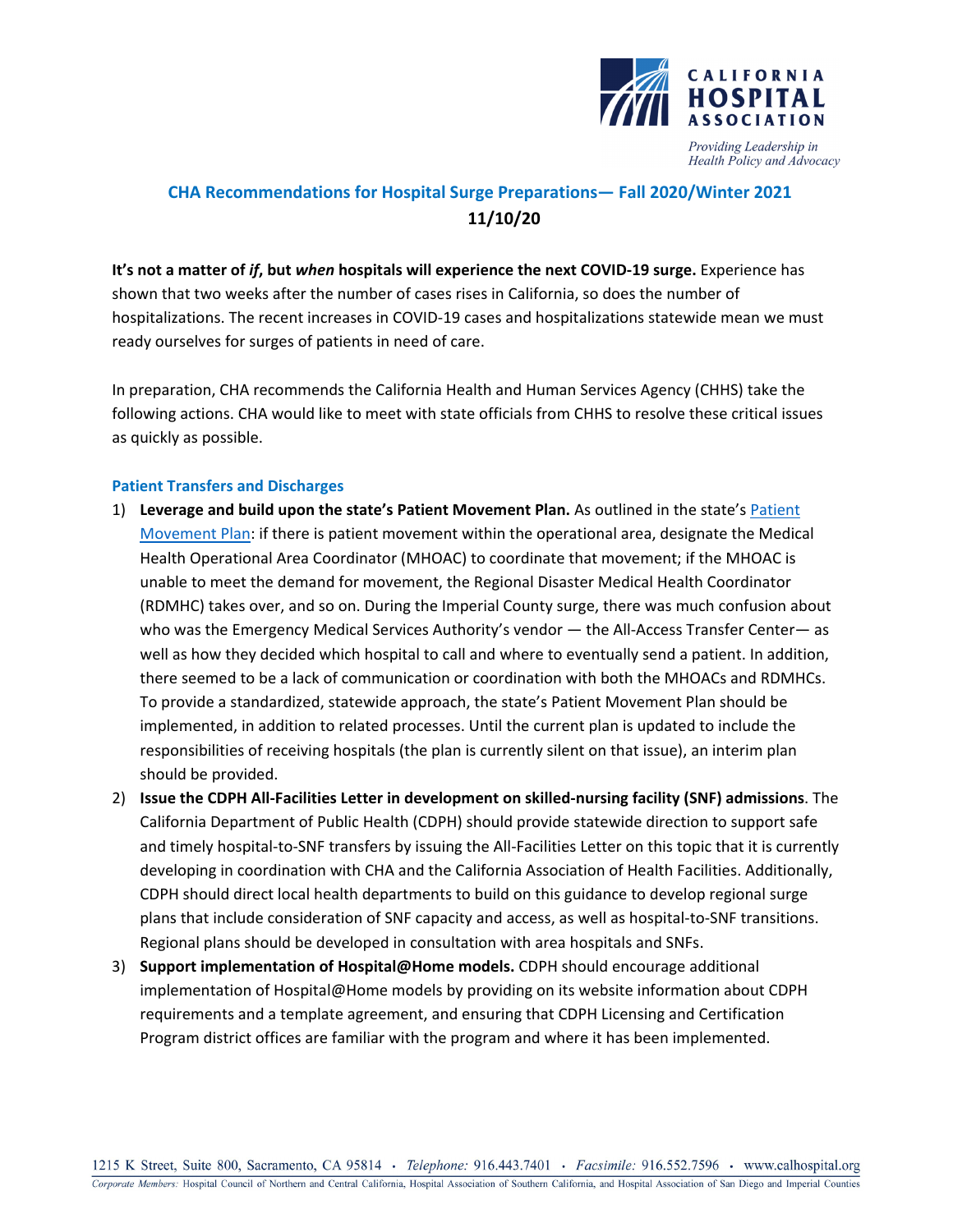### **Staffing**

- 1) **Reinstate the statewide nurse staffing ratio waiver that was in effect between March and June of this year.** With hospitals across the country experiencing increasing patient surges, nurse staffing registries will not be able to meet the national demand. California hospitals will, therefore, be unable to obtain the nursing staff required by the strict and static ratio regulations. Currently, CDPH requires that ratio waivers be issued on a hospital-by-hospital basis. This time-consuming process will take hospital staff away from the bedside to instead focus on providing paperwork to CDPH at the very time that patient needs have surged. A statewide waiver is necessary to provide the flexibility hospitals will need to care for patients. The best way for this to happen is for CDPH to reinstate its previous statewide waiver. Alternatively, CDPH could undertake a combination of the following options to provide relief to hospitals:
	- Issue a statewide waiver of the "at all times" requirement so that a nurse can take a 10 minute break without another nurse filling in — which is allowed in every other state in the country.
	- Issue a statewide waiver of the nurse staffing ratio requirement for every hospital at an appropriate threshold percent of bed capacity or higher.
	- Issue a statewide waiver of the nurse staffing ratio requirement for hospitals in the state's purple tier under the [Blueprint for a Safer Economy.](https://covid19.ca.gov/safer-economy/)

## **Testing**

- 1) **Clearly prioritize testing given testing reagent shortages and persistent testing challenges.** The hospital field and local health departments need clear direction from CHHS on how to prioritize competing and increasing testing demands. Currently, there are no prioritized groups, as a result of the September 22 updates to the [state's prioritization guidance.](https://www.cdph.ca.gov/Programs/CID/DCDC/Pages/COVID-19/Updated-COVID-19-Testing-Guidance.aspx) Hospitals are also being asked — or required — to test asymptomatic individuals as a result of local health orders, such as in Santa Clara County. The PerkinElmer lab will be an important resource, but additional prioritization is needed, as demand will only increase for testing.
- 2) **Postpone CDPH draft guidance recommending weekly testing of asymptomatic, non-exposed hospital health care personnel.** CDPH is proposing broad-based testing requirements of hospital health care personnel at a time when testing supplies, particularly reagents, remain in short supply. Given that increased COVID-19 cases will require increased testing, and augmented testing capacity has not yet materialized, CHA requests that CDPH postpone any new screening recommendation for hospitals. Hospitals share the goal of preventing COVID-19 transmission and are already taking many steps, including testing health care personnel who have signs and symptoms and have had an exposure, testing patients admitted to the hospital, testing patients before they undergo surgical procedures, cohorting positive patients in COVD-19 care units, limiting visitors, and using appropriate PPE.

CHA estimates that at least 270,000 employees work in patient care units statewide (including direct patient care and support staff such as unit clerks, environmental services employees, transporters,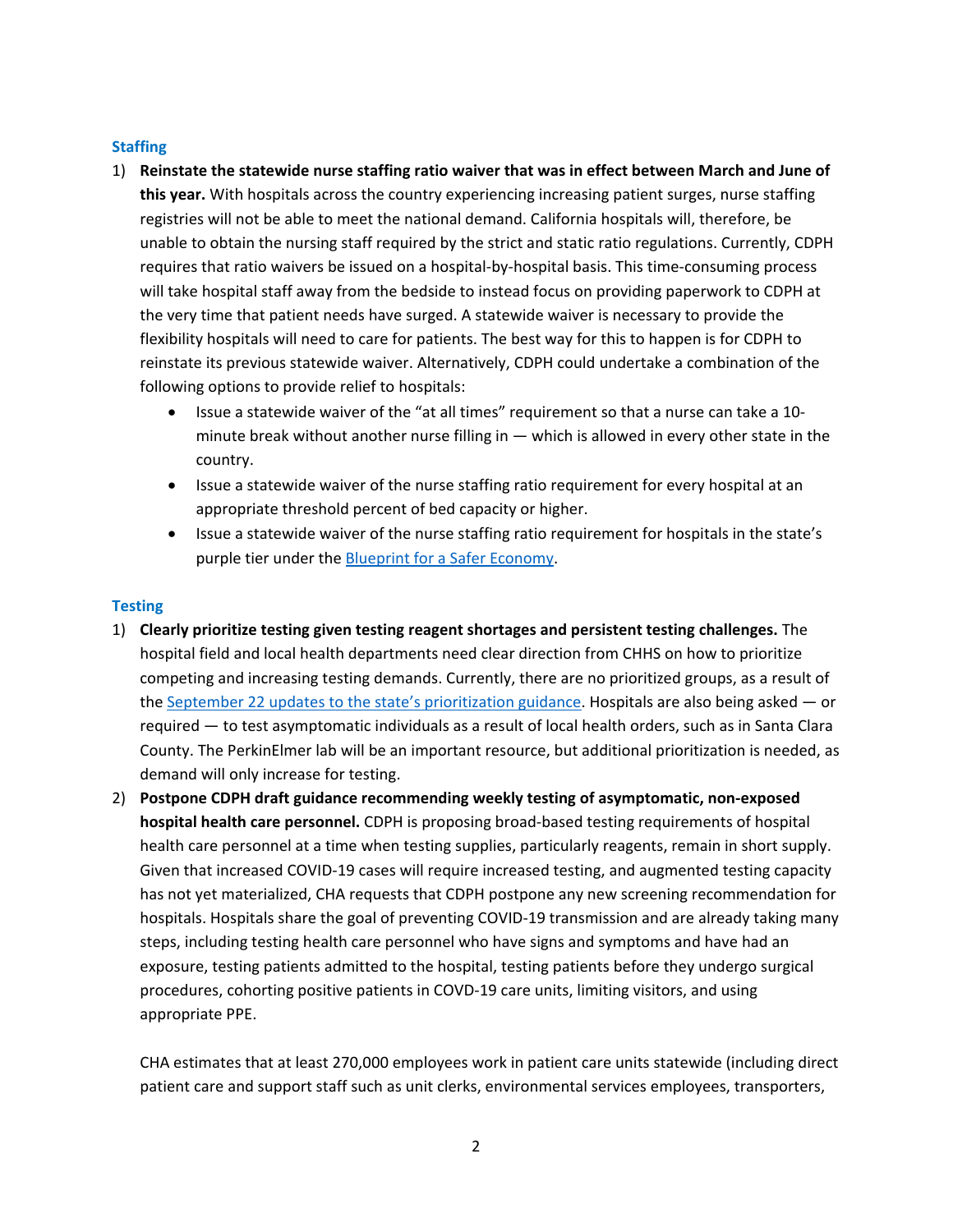and others) and would be subject to the draft weekly testing recommendation. That would be nearly a one-third increase *statewide* in the number of tests most recently [reported by the Testing Task](https://testing.covid19.ca.gov/wp-content/uploads/sites/332/2020/10/20201024_TAT-Dashboard.pdf)  [Force \(](https://testing.covid19.ca.gov/wp-content/uploads/sites/332/2020/10/20201024_TAT-Dashboard.pdf)901,000 for Oct. 18-24). This proposed recommendation is also inconsistent with CDC guidance, which does not recommend such screening of asymptomatic health care personnel in the hospital setting (see [Interim Guidance on Testing Healthcare Personnel for SARS-CoV-2\)](https://www.cdc.gov/coronavirus/2019-ncov/hcp/testing-healthcare-personnel.html).

#### **Personal Protective Equipment (PPE)**

- 1) **Improve PPE inventory, access, and transparency in state and county stockpiles.** For state inventories, current PPE needs include N95s approved for surgical purposes, N95s for small face sizes, PAPR parts, and nitrile gloves — and these needs will continue to grow, especially as hospitals experience patient surges. With the Salesforce system, CDPH has a new mechanism for understanding the requests being elevated to the state and potentially why a resource request has been denied by the MHOAC or RDMHC. Hospitals need to understand those decisions as well, so they can plan accordingly. Hospitals also need transparency from counties about inventory and allocation; they regularly report they don't always know what the county has and could provide to protect their patients and staff.
- 2) **Work with the Labor & Workforce Development Agency on Cal/OSHA enforcement of the aerosol transmissible disease (ATD) standard and other regulatory requirements.** Health care employers continue to face challenges in obtaining necessary PPE and keeping up with constantly changing guidance. To further the interests of employee safety, the state should focus on compliance assistance that takes into account the realities of this dynamic environment, rather than punitive enforcement activity. CHA requests that CHHS work with the Labor & Workforce Development Agency toward this end. Specifically, in August, Cal/OSHA revised its guidance on the use of N95 respirators, limiting permissible conservation strategies on the conclusion that shortages had been sufficiently resolved. Unfortunately, shortages continue to exist, and health care providers need the flexibility to use all conservation strategies approved by the Centers for Disease Control and Prevention (CDC).

Additionally, Cal/OSHA has not yet clarified what other regulatory requirements (e.g., annual fit testing, annual workplace violence prevention training, etc.) may be postponed. Finally, recent legislation requires hospitals to have a 90-day stockpile of specified PPE by April 1, 2021. Given the current environment, efforts to comply with this requirement will put a further strain on the PPE supply needed by a variety of sectors. We urge CHHS to work with sister agencies and stakeholders — including the Governor's Office of Emergency Services, the Labor & Workforce Development Agency, hospitals, other employers, organized labor, distributors, and others in the supply chain to assess the impact of this new law.

## **Alternate Care Sites**

1) **Provide transparency on reopening of state alternate care sites.** Hospitals need transparency about the three state alternate care sites — Sleep Train, Fairview, and Porterville — such as when the state will reopen the sites, what the admission criteria are, and how to request a transfer to one of the alternate care sites.